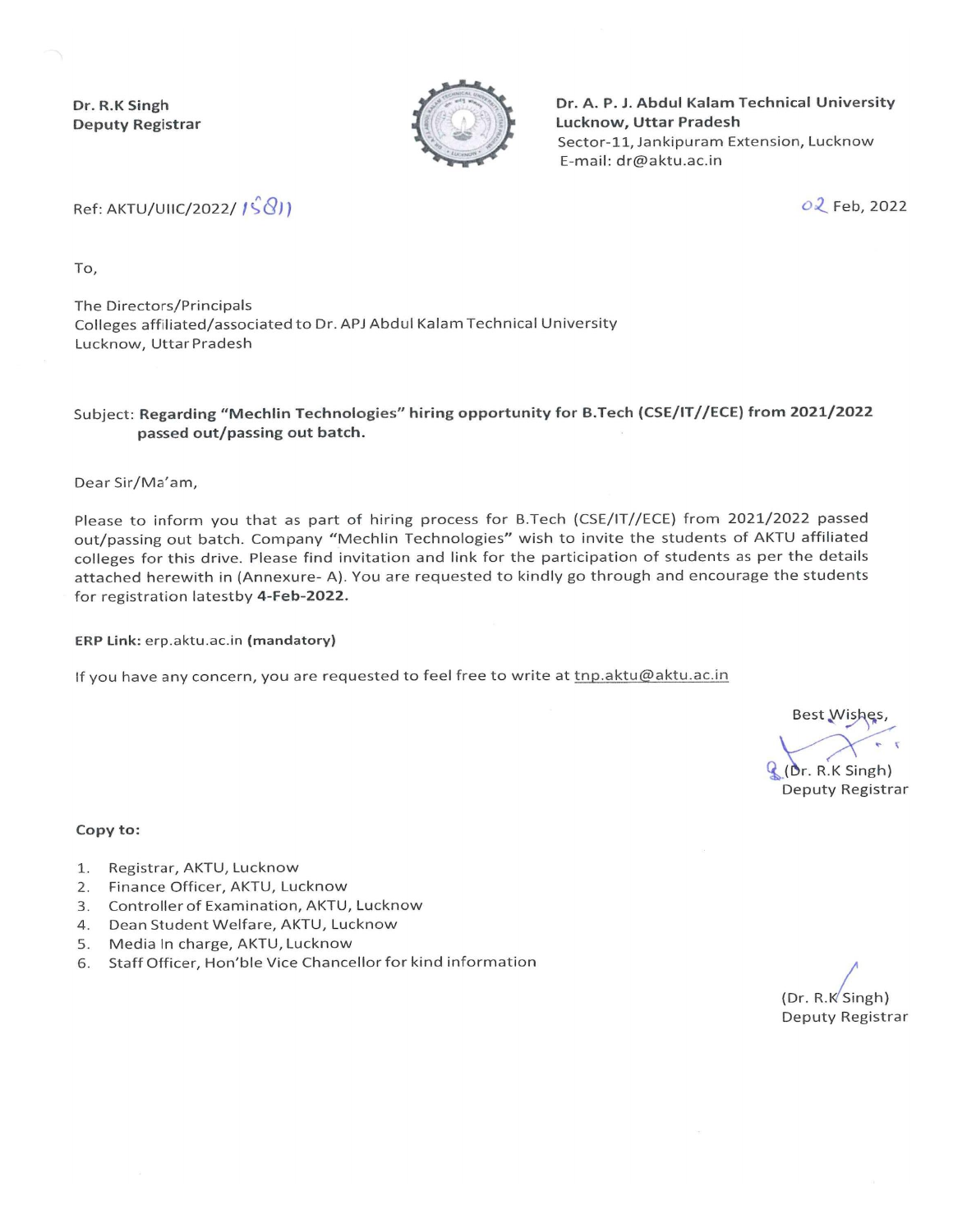## **Annexure- A**

| <b>Campus Placements 2022</b>            |                                                                                                                                                                                                                                                                                                                                                                                                                                                                                                                                                                                                                                                                                                                                                                                                                                                                                                                                                                                                                                                         |  |
|------------------------------------------|---------------------------------------------------------------------------------------------------------------------------------------------------------------------------------------------------------------------------------------------------------------------------------------------------------------------------------------------------------------------------------------------------------------------------------------------------------------------------------------------------------------------------------------------------------------------------------------------------------------------------------------------------------------------------------------------------------------------------------------------------------------------------------------------------------------------------------------------------------------------------------------------------------------------------------------------------------------------------------------------------------------------------------------------------------|--|
| <b>Job Notification Form</b>             |                                                                                                                                                                                                                                                                                                                                                                                                                                                                                                                                                                                                                                                                                                                                                                                                                                                                                                                                                                                                                                                         |  |
| <b>COMPANY OVERVIEW</b>                  |                                                                                                                                                                                                                                                                                                                                                                                                                                                                                                                                                                                                                                                                                                                                                                                                                                                                                                                                                                                                                                                         |  |
| Name of the Company                      | <b>Mechlin Technologies</b>                                                                                                                                                                                                                                                                                                                                                                                                                                                                                                                                                                                                                                                                                                                                                                                                                                                                                                                                                                                                                             |  |
| Website / Other source of<br>Information | https://mechlintech.com/                                                                                                                                                                                                                                                                                                                                                                                                                                                                                                                                                                                                                                                                                                                                                                                                                                                                                                                                                                                                                                |  |
| Company Type                             | <b>IT Company</b>                                                                                                                                                                                                                                                                                                                                                                                                                                                                                                                                                                                                                                                                                                                                                                                                                                                                                                                                                                                                                                       |  |
| A brief about the company:               | Mechlin is a consulting company having its core competencies<br>in IT services related to Software Development, Designing,<br>Maintenance, Business Consulting and corporate trainings<br>having timely delivery and cost-effective solutions. We<br>believe to continuously improve our services by aligning us to<br>the global standards for quality, delivery on time and<br>development costs. We have been at the forefront of<br>developing<br>and implementing new technologies<br>and<br>solutions.!                                                                                                                                                                                                                                                                                                                                                                                                                                                                                                                                           |  |
| <b>JOB PROFILE</b>                       |                                                                                                                                                                                                                                                                                                                                                                                                                                                                                                                                                                                                                                                                                                                                                                                                                                                                                                                                                                                                                                                         |  |
| <b>Job Designation</b>                   | Software Development Associate/QA Associates                                                                                                                                                                                                                                                                                                                                                                                                                                                                                                                                                                                                                                                                                                                                                                                                                                                                                                                                                                                                            |  |
| Job Description                          | Gather Software requirements.<br>$\bullet$<br>Elicit requirements from onsite team and customer<br>٠<br>team.<br>Develop architecture design.<br>Develop iterative prototypes and analyze various<br>upstream data sources.<br>Prepare approach document based on the business<br>needs.<br>Identify design alternatives and conduct technical<br>feasibility.<br>Functional and performance testing.<br>٠<br>Develop proof of concepts for technical evaluation<br>and early customer feedback.<br>Develop database schema and document other<br>architectural dependencies for a reliable, scalable,<br>and optimal solution.<br>Develop algorithms to convert functional<br>٠<br>specifications into software design.<br>Application development using Microsoft SQL Server,<br>C#, Node.js, Angular, React, Vue.js, PHP, iOS/Android<br>Development, JavaScript and Typescript or write<br>Automation using Selenium with C#, Java or<br>JavaScript based on the requirement.<br>Write Front-end and Back-end code as per the<br>approach document. |  |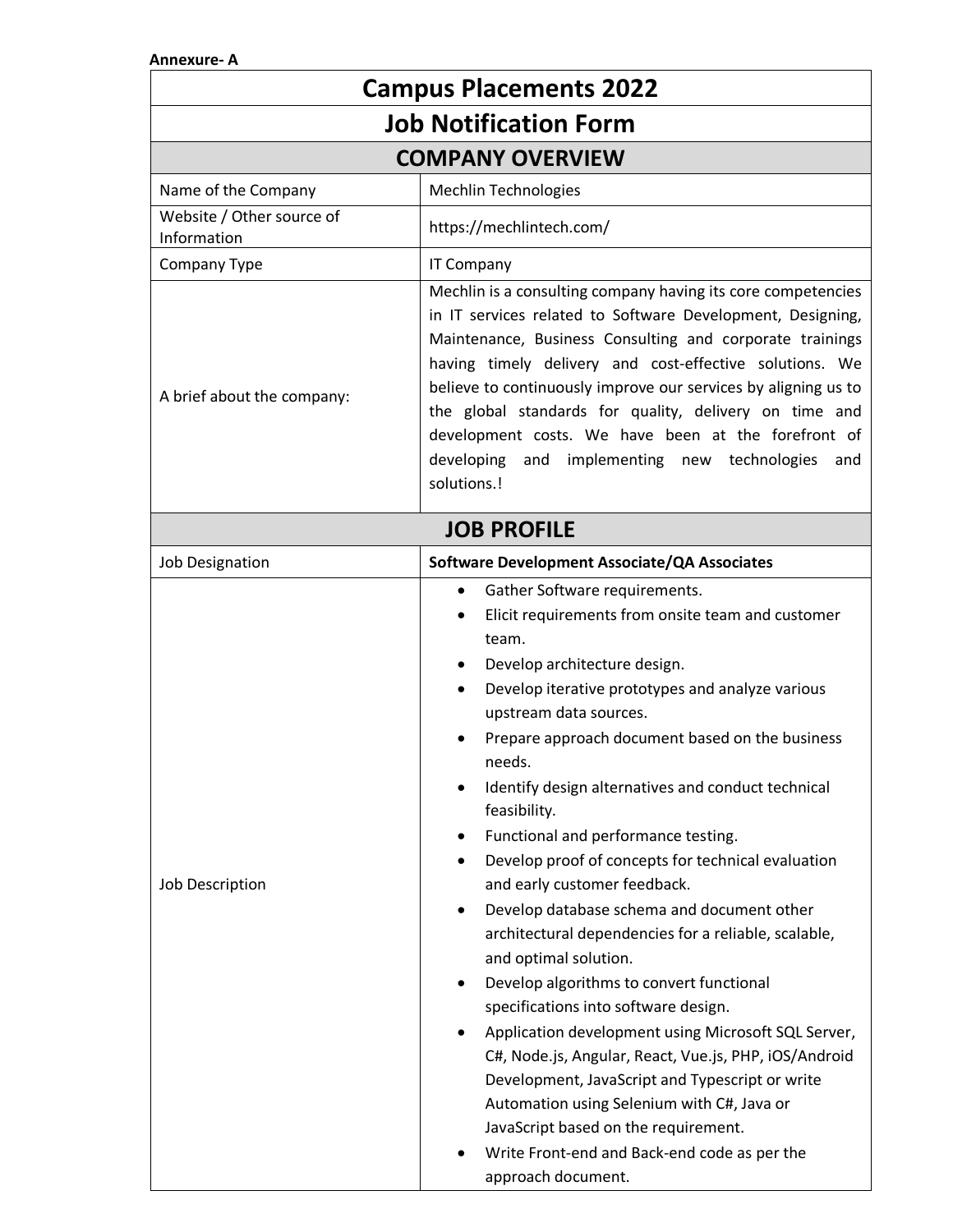|                                                    | Develop, maintain, and enhance unit test suites to<br>verify the accuracy of ETL processes, dimensional<br>data, OLAP cubes and various forms of BI content<br>including reports, dashboards, and analytical models.<br>Analyze the reports generated by the tools and<br>incorporate the changes/ results.<br>Conduct peer code reviews and external code reviews<br>using Git and Visual Studio Online.<br>Generate and deploy daily builds for verification and<br>customer review.<br>Business Intelligence (BI) application testing.<br>Ensure the consistency between the defined<br>requirements, the implementation of the business<br>logic at the database layer, and the user's experience<br>in interacting with that data.<br>Prepare Bid Plan, Proposal Strategy and assist in<br>making updates, clarifications and additions to the<br>proposal.<br>Effectively update, file and manage all information<br>٠<br>and critical documents related to bids - emails,<br>website uploads, client documents etc. to ensure<br>information is ready available for future reference. |  |
|----------------------------------------------------|----------------------------------------------------------------------------------------------------------------------------------------------------------------------------------------------------------------------------------------------------------------------------------------------------------------------------------------------------------------------------------------------------------------------------------------------------------------------------------------------------------------------------------------------------------------------------------------------------------------------------------------------------------------------------------------------------------------------------------------------------------------------------------------------------------------------------------------------------------------------------------------------------------------------------------------------------------------------------------------------------------------------------------------------------------------------------------------------|--|
|                                                    | Take complete ownership of driving the bid,<br>throughout different stages from Deal Evaluation,<br>Story Boarding, Proposal Summary & writing, till the<br>final submission to the customer.                                                                                                                                                                                                                                                                                                                                                                                                                                                                                                                                                                                                                                                                                                                                                                                                                                                                                                |  |
| Place of Posting                                   | <b>Mohali/Work From Home</b>                                                                                                                                                                                                                                                                                                                                                                                                                                                                                                                                                                                                                                                                                                                                                                                                                                                                                                                                                                                                                                                                 |  |
| Key Responsibilities:                              | Software development with allied works                                                                                                                                                                                                                                                                                                                                                                                                                                                                                                                                                                                                                                                                                                                                                                                                                                                                                                                                                                                                                                                       |  |
| <b>Type of Placement</b>                           | <b>Full Time</b>                                                                                                                                                                                                                                                                                                                                                                                                                                                                                                                                                                                                                                                                                                                                                                                                                                                                                                                                                                                                                                                                             |  |
| <b>SALARY</b>                                      |                                                                                                                                                                                                                                                                                                                                                                                                                                                                                                                                                                                                                                                                                                                                                                                                                                                                                                                                                                                                                                                                                              |  |
| Cost to Company (CTC)                              | CTC: 3.5 LPA (2.5 Lakhs basic + 1 Lakhs Loyalty Bonus<br>payable in installments. 25,000 at the end of first year, rest<br>after every 6 months in installments of 25,000)                                                                                                                                                                                                                                                                                                                                                                                                                                                                                                                                                                                                                                                                                                                                                                                                                                                                                                                   |  |
| Perks & Benefits                                   | Included in CTC                                                                                                                                                                                                                                                                                                                                                                                                                                                                                                                                                                                                                                                                                                                                                                                                                                                                                                                                                                                                                                                                              |  |
| <b>Training Period</b>                             | <b>NA</b>                                                                                                                                                                                                                                                                                                                                                                                                                                                                                                                                                                                                                                                                                                                                                                                                                                                                                                                                                                                                                                                                                    |  |
| Bond or Service Contract (If Yes,<br>give details) | <b>NA</b>                                                                                                                                                                                                                                                                                                                                                                                                                                                                                                                                                                                                                                                                                                                                                                                                                                                                                                                                                                                                                                                                                    |  |
| <b>SELECTION PROCESS</b>                           |                                                                                                                                                                                                                                                                                                                                                                                                                                                                                                                                                                                                                                                                                                                                                                                                                                                                                                                                                                                                                                                                                              |  |
| <b>Written Test</b>                                | Yes<br><b>Interview Process:</b><br>Online test - Minimum of 1 hour and it can go to<br>maximum of 2 hours.<br>Group Discussion - Shortlisted candidates after point<br>1 will appear in GD for 30 mins.<br>Technical Interview - 30 mins to 60 mins<br>HR Interview - Maximum of 30 mins.                                                                                                                                                                                                                                                                                                                                                                                                                                                                                                                                                                                                                                                                                                                                                                                                   |  |